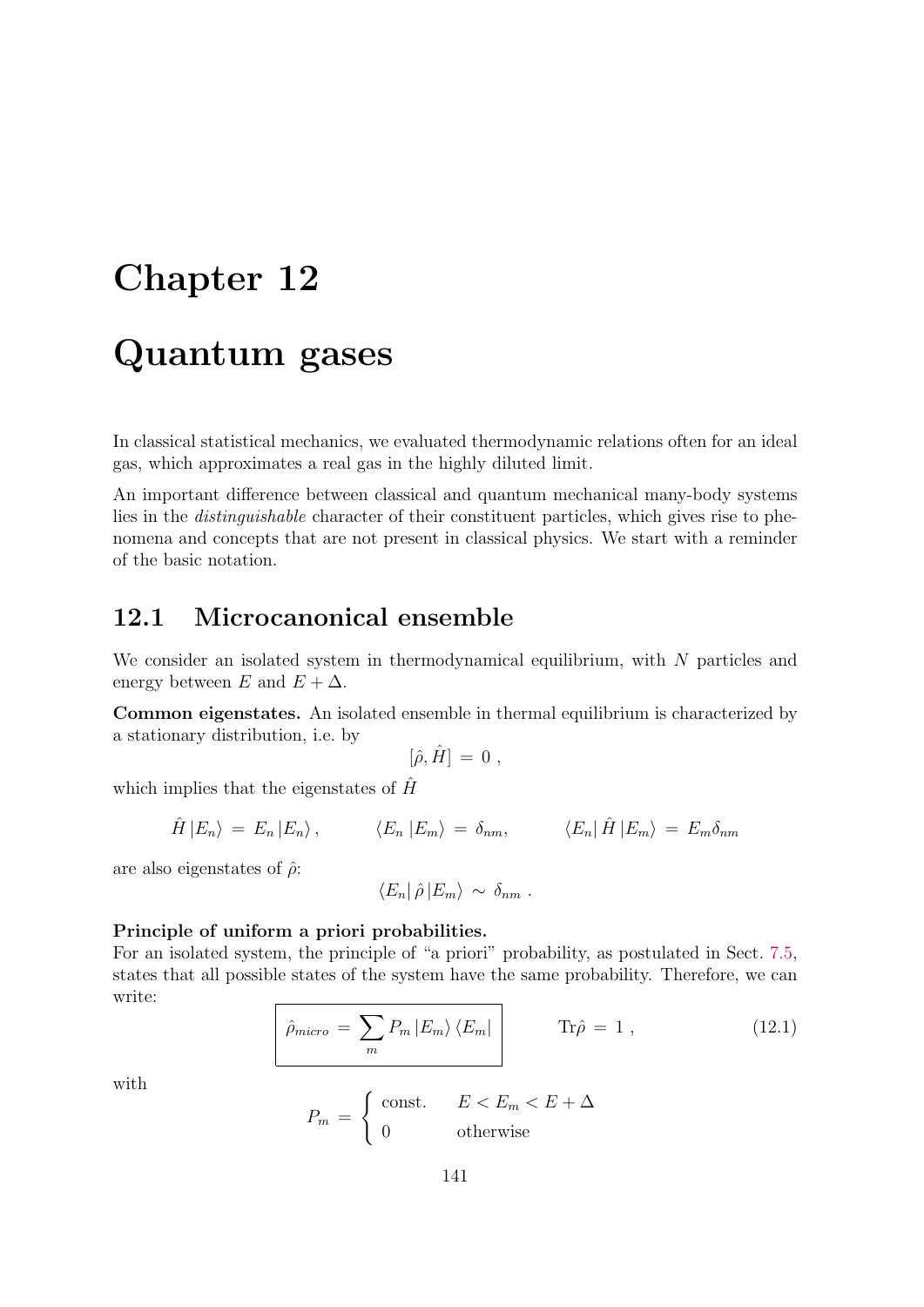where the constant is given by the normalization condition  $\text{Tr}\hat{\rho}=1$ .

Energy shell. The operator

$$
\hat{P}_{\Delta} = \sum_{E < E_m < E + \Delta} |E_m\rangle \langle E_m| \,, \qquad \hat{P}_{\Delta} |\Psi\rangle = \sum_{E < E_m < E + \Delta} |E_m\rangle \langle E_m | \Psi\rangle \,, \tag{12.2}
$$

projects to an arbitrary states to the energy shell. The trace  $\Gamma(E)$  of  $\hat{P}_{\Delta}$ ,

$$
\Gamma(E) = \text{Tr}\left(\hat{P}_{\Delta}\right) = \sum_{E < E_m < E + \Delta} 1 = \left[ \begin{array}{c} \text{number of states with energies} \\ \text{between } E \text{ and } E + \Delta \end{array} \right],\tag{12.3}
$$

is therefore the microcanonical phase-space volume.

Microcanonical density operator. The microcanonical density operator (12.1) is then

$$
\hat{\rho}_{micro} = \sum_{E < E_m < E + \Delta} P_m \left| E_m \right\rangle \left\langle E_m \right| \,, \qquad P_m = \frac{1}{\Gamma(E)} \,, \tag{12.4}
$$

with the expectation value of an operator  $\hat{B}$  given in the microcanonical ensemble given by

$$
\langle \hat{B} \rangle = \frac{1}{\Gamma(E)} \text{Tr} \left( \sum_{E < E_m < E + \Delta} |E_m\rangle \langle E_m| \hat{B} \right)
$$

Internal energy. The internal energy  $U$  is simply the expectation value of the energy,  $U = \langle H \rangle = E$ , which one can show alternatively via

$$
U = \frac{1}{\Gamma(E)} \text{Tr} \left( \sum_{E < E_m < E + \Delta} |E_m\rangle \langle E_m| \hat{H} \right)
$$
\n
$$
= \frac{1}{\Gamma(E)} \sum_{E < E_m < E + \Delta} E_m \approx E.
$$

Entropy postulate. One possibility to ground quantum statistics is to postulated that the expression for the microcanonical entropy is within given by

$$
S = k_B \ln \Gamma(E) \quad . \tag{12.5}
$$

This definition is the quantum mechanical analogum of the postulate (8.5) of the entropy within the classical microcanonical ensemble.

– There is no Gibbs paradox when the the definition (12.3) for the phase space volume  $\Gamma(E)$  is used. Quantum mechanics takes the indistinguishability of identical particles correctly into account.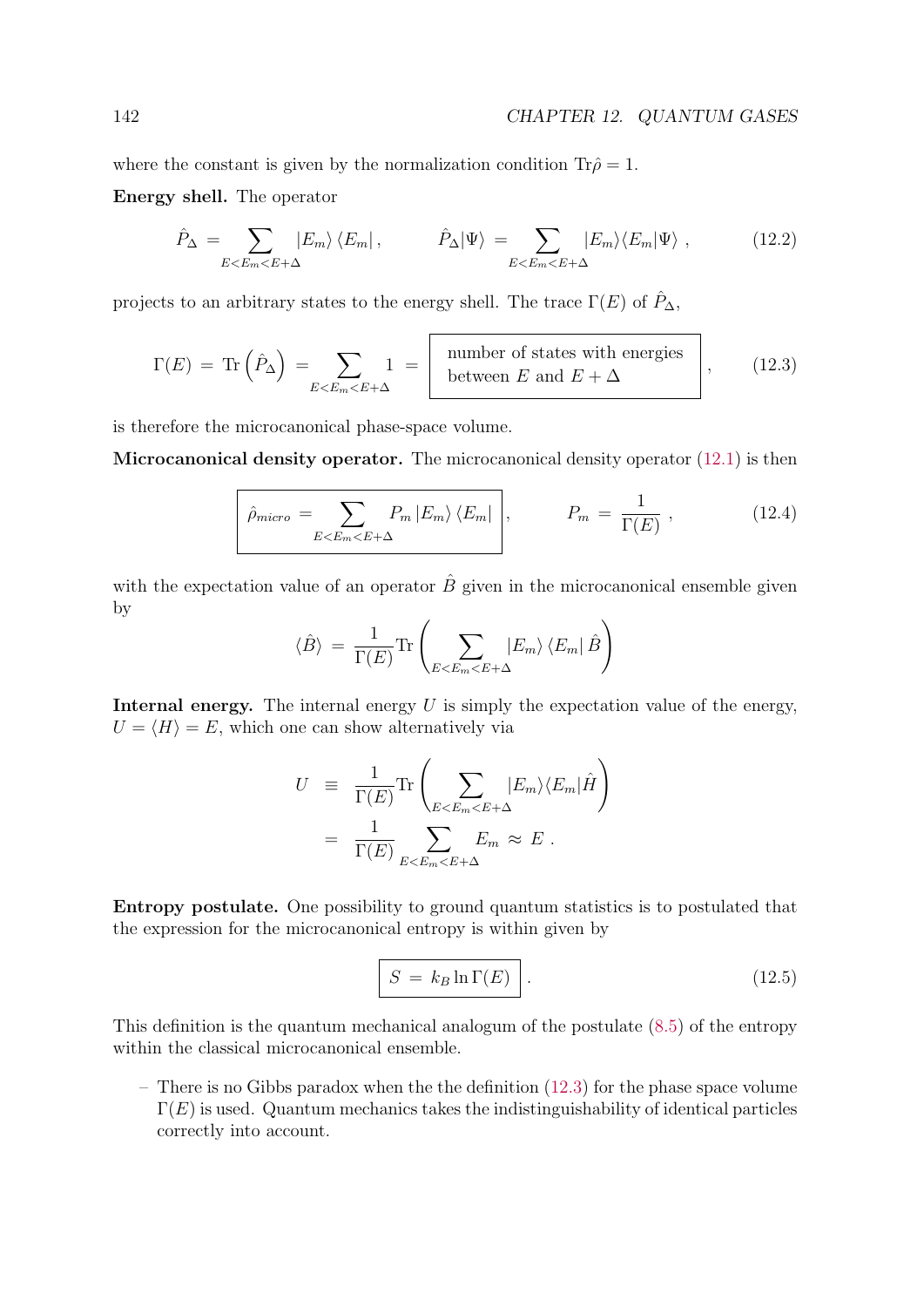#### 12.1. MICROCANONICAL ENSEMBLE 143

– Instead of postulating (12.5) one can use the information-theoretical expression of the entropy and postulate, in accordance with Sect. 5.5.1, that the entropy is maximal. This point of view will be touched upon Sect. 12.1.1.

Phase space volume. In analogy with classical statistics, we can define the phase space volume  $\Phi(E)$  as

$$
\Phi(E) = \sum_{E_m \leq E} 1 ,
$$

which measures the number of eigenstates of the Hamiltonian operator with energies small or equal to  $E_m$ . The relation between the phase space density  $\Gamma(E)$ , the phase space volume  $\Phi(E)$  and the density of states  $\Omega(E)$  is

$$
\Gamma(E) = \Phi(E + \Delta) - \Phi(E),
$$
\n $\Omega(E) = \frac{\delta \Phi}{\delta E}.$ 

For small  $\Delta 0$ , the entropy (12.5) reduces to  $S = k_B \ln(\Omega(E)\Delta)$ .

#### 12.1.1 Maximum entropy principle

We may ground quantum statistic on information theoretical principles. One parts from the Shannon entropy  $I[P]$ ,

$$
I[P] = -\sum_{m} P_{m} \ln P_{m} , \qquad (12.6)
$$

introduced in Sect. 5.5.3, demanding in a second step that the dimensionless entropy,  $S/k_B$ corresponds to a measure of the disorder present in the system and that this measure is quantified by  $I[P]$ .

Maximal entropy postulate. In Sect. 5.5.1 we have noted that the second law of thermodynamics implies that maximum entropy principle, which states that irreversible processes may only increase the entropy in isolated systems. Reversing the stance we may use the maximum energy principle as the basic postulate on which to ground quantum statistics.

> POSTULATE A statistical ensemble is thermally equilibrated when the Shannon entropy  $(12.6)$  is maximal.

This approach comes with the positive side effect that is holds for all three ensembles.

Maximal entropy distributions. In order to put the maximum entropy postulate at work we need to know which are the maximal entropy distributions. For the case of the microcanonical ensemble we need therefore to know which function  $p(y)$  maximizes

$$
I[p] = \int p(y) \ln (p(y)) dy, \qquad \delta I = \int \underbrace{\left[\ln (p(y)) + 1\right]}_{\equiv 0} \delta p(y) dy , \qquad (12.7)
$$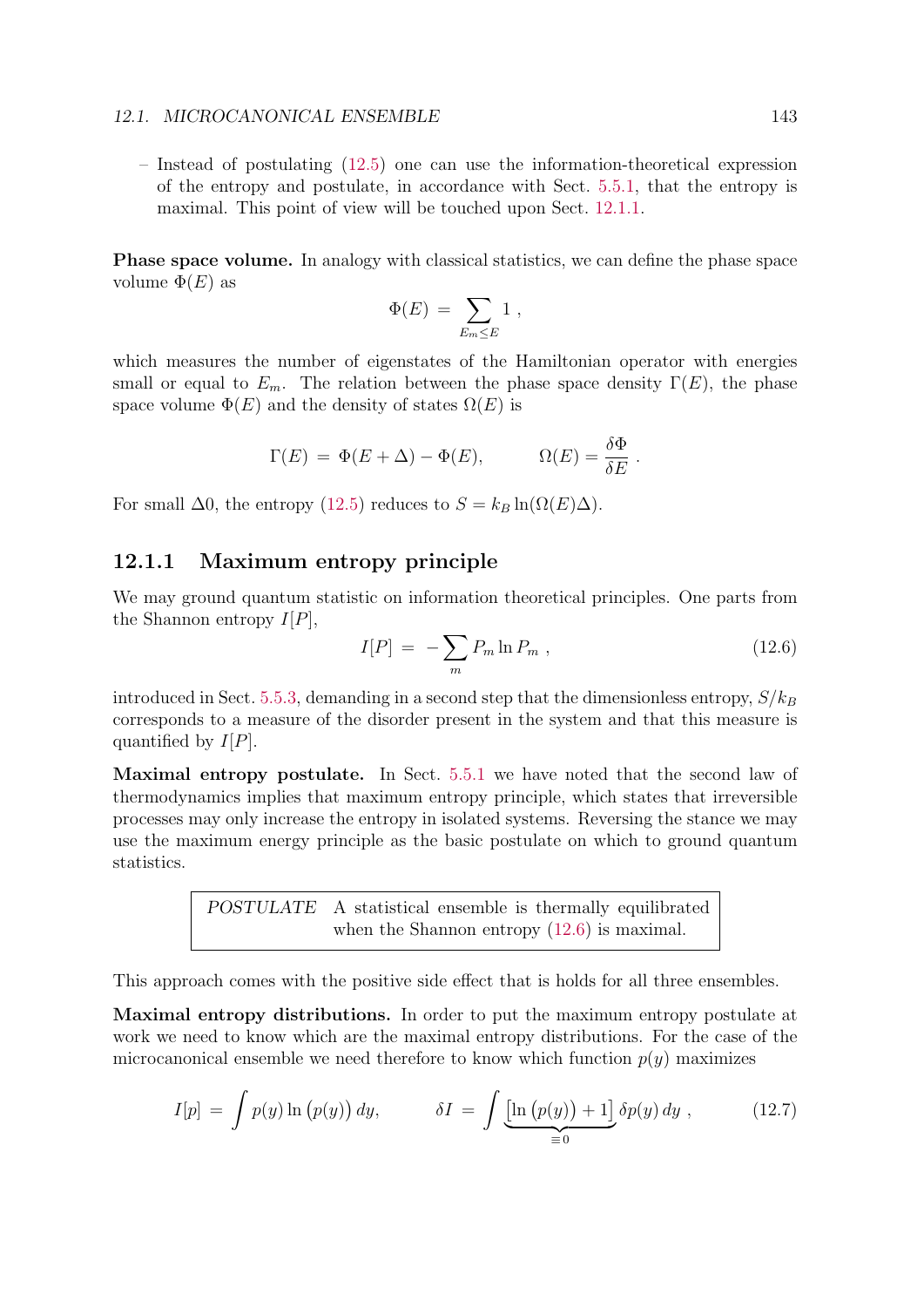where we have denoted the variation<sup>\*</sup> of I[p] with  $\delta I$ . With the variation  $\delta p(y)$  of the distribution function being arbitrary one has that the bracket on the right-hand-side of  $\delta I$  in (12.7) needs to vanish for  $\delta I = 0$ . It follows that

$$
p(y) = \text{const.} \tag{12.8}
$$

Microcanonical entropy. The uniform distribution  $(12.8)$  reflects the principle of uniform a priori probabilities entering the formulation of the microcanonical density matrix (12.4). for the entropy,

$$
S = -k_B \sum_{E < E_m < E + Delta} P_m \ln(P_m), \qquad P_m = \frac{1}{\Gamma(E)},
$$

it then follows

$$
S = -\frac{k_B}{\Gamma(E)} \Gamma(E) \ln\left(\frac{1}{\Gamma(E)}\right), \qquad \boxed{S = k_B \ln \Gamma(E)}, \qquad (12.9)
$$

which reproduces the energy postulate (12.5).  $\Gamma(E)$  is here the volume of the energy shell.

## 12.1.2 Third law of thermodynamics

The third law of thermodynamics is of quantum mechanical nature:

"The entropy of a thermodynamical system at  $T = 0$  is a universal constant that can be chosen to be zero and this choice is independent of the values taken by the other state variables."

Ground state degeneracy. For a system with a discrete energy spectrum, there is a lowest energy state, the ground state. At  $T \to 0$ , the system will go into this state.

If the groundstate is *n*-times degenerate, the entropy of the system at  $T = 0$  is

$$
S(T=0) = k_B \ln n ,
$$

n: degeneracy  $\equiv$  multiplicity.

For  $n = 1$  (no degeneracy),  $S = 0$ .

**Spontaneous symmetry breaking.** The entropy  $S$  apparently doesn't fulfill the third law of thermodynamics for a finite ground state degeneracy  $n > 1$ . However, there is no paradox.

<sup>∗</sup> One uses variational calculus to derive Newton's equations of motions,

$$
\frac{d}{dt}\frac{\partial L}{\partial \dot{q}} = \frac{\partial L}{\partial q}, \qquad W(L) = \int L(q, \dot{q}) dt,
$$

from the action  $W(L)$ .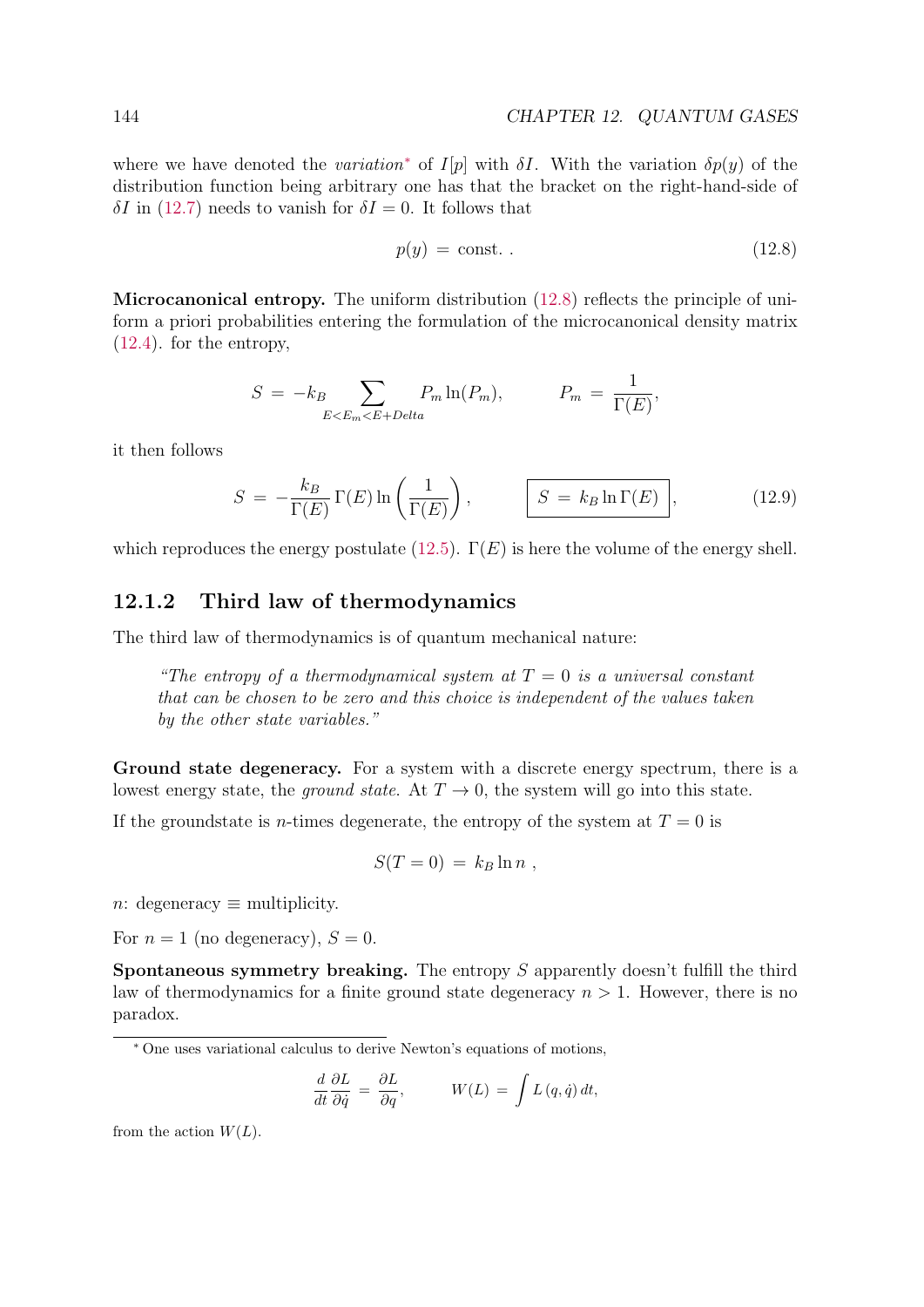When  $n > 1$ , the groundstate is degenerate due to the existence of internal symmetries of the Hamiltonian (for instance, spin rotational symmetry); at  $T = 0$  the symmetry gets broken through a phase transition that lets the entropy go to zero.

Spin rotational symmetry. The magnetization can point in an arbitrary direction for a magnetic compound with spin rotational symmetry. In this case, one of the many possible degenerate states is spontaneously selected.

## 12.1.3 Two-level system and the concept of negative temperature

Consider an isolated system of  $N$  spin- $1/2$  particles, which have each two spin orientations,  $s = 1/2$  and  $s_z = \pm 1/2$ . We assume that the two possible energy states  $\pm \epsilon$  are occupied by  $N_{\pm}$  particles, with

$$
N = N_{+} + N_{-}, \qquad E = (N_{+} - N_{-}) \epsilon ,
$$

where  $E$  is the total energy. Obviously,

$$
N_{+} = \frac{1}{2} \left( N + \frac{E}{\epsilon} \right), \qquad N_{-} = \frac{1}{2} \left( N - \frac{E}{\epsilon} \right) . \tag{12.10}
$$

Volume of the energy shell. The number of possible states with energy  $E$  and particle number N is given by the density of states  $\Omega(E, N)$ :

$$
\Gamma(E, N) = {N \choose N_+} = \frac{N!}{N_+! N_-!},
$$

as there are  $\binom{N}{N_+}$  possibilities to select  $N_+$  particles out of a total of N indistinguishable particles.

Microcanonical entropy. The entropy is then

$$
S(E, N) = k_b \ln \Gamma(E, N) = k_B \ln \left( \frac{N!}{N_+! N_-!} \right)
$$
  
=  $k_B \left[ \ln(N!) - \ln(N_+!) - \ln(N_-!) \right]$   
 $\approx k_B \left[ N \ln N - N_+ \ln N_+ - N_- \ln N_- \right],$  (12.11)

where we have made use of the Stirling formula  $\ln(N!) \approx N \ln N$  in the last step.

Temperature. The temperature of the collection of two-level is then

$$
\frac{1}{T} = \frac{\partial S}{\partial E}\Big|_{N} = -k_B \Big( \ln N_+ + 1 \Big) \frac{\partial N_+}{\partial E} - k_B \Big( \ln N_- + 1 \Big) \frac{\partial N_-}{\partial E}
$$
  
=  $-k_B \Big( \ln N_+ - \ln N_- \Big) / 2\epsilon$ ,

 $+ \epsilon$ 

 $-\epsilon$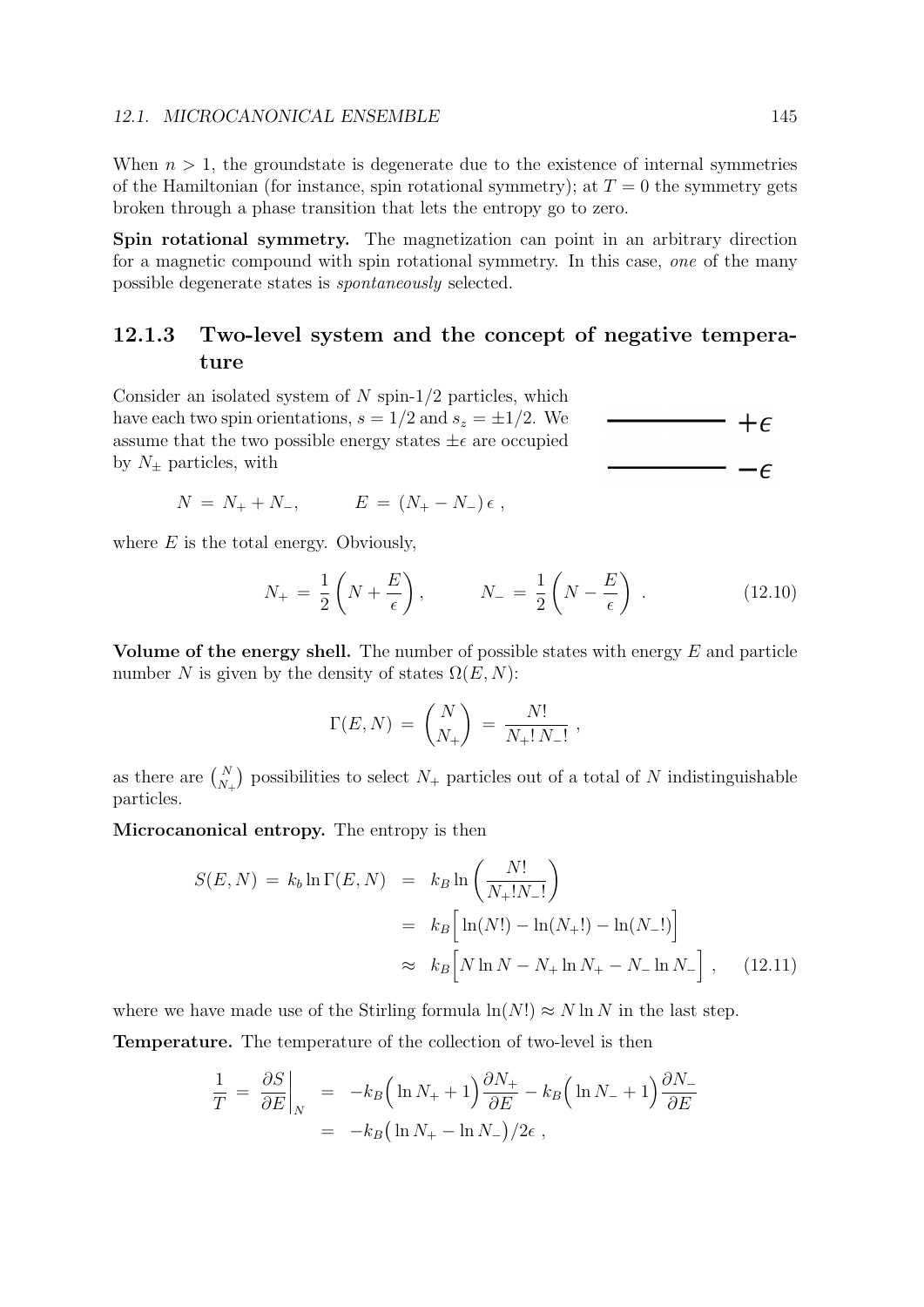where we have used (12.11), namely that  $\partial N_{\pm}/\partial E = \pm 1/(2\epsilon)$ . We then have

$$
\frac{1}{T} = \frac{k_B}{2\epsilon} \ln\left(\frac{N_-}{N_+}\right), \qquad \frac{N_+}{N_-} = e^{-\beta 2\epsilon}, \qquad 2N_\pm = N \pm E/\epsilon. \qquad (12.12)
$$



 $N_{-} > N_{+}$  The normal state is characterized by  $E < 0$ , i.e. by a situation where there are more particles in the lower energy level  $-\epsilon$  than in the higher energy level  $\epsilon > 0$ . The temperature is then positive,  $T > 0$ , as usual.

- All particles are in the lower energy level for  $N_ = N$ , which corresponds to  $T = 0$ and  $\beta \to \infty$ .
- The slope  $1/T = \partial S/\partial E$  diverges at  $E = -|\epsilon|$ .

 $N_ - = N_ +$  For  $T \to \infty$ , the particles distribute equally between the two levels:  $N_ + =$  $N_ = N/2$ . The total energy is then  $E = 0$ .

– The entropy  $(12.11)$  is then

$$
S(E = 0, N) = k_B N [\ln N - \ln(N/2)] = k_B N \ln 2.
$$

The entropy per particle is given at  $T \to \infty$  by the logarithm of the number of degrees of freedom (in units of  $k_B$ ).

- The slope  $1/T = \partial S/\partial E$  vanishes at  $E = 0$ .
- The temperature T jumps from +∞ to −∞ as soon as more particles are in the higher than the lower level.

 $N-$  <  $N_+$  Suppose that particles are excited to the higher energy level (for instance, by light irradiation as in a Laser). If the particles remain in the excited state for a certain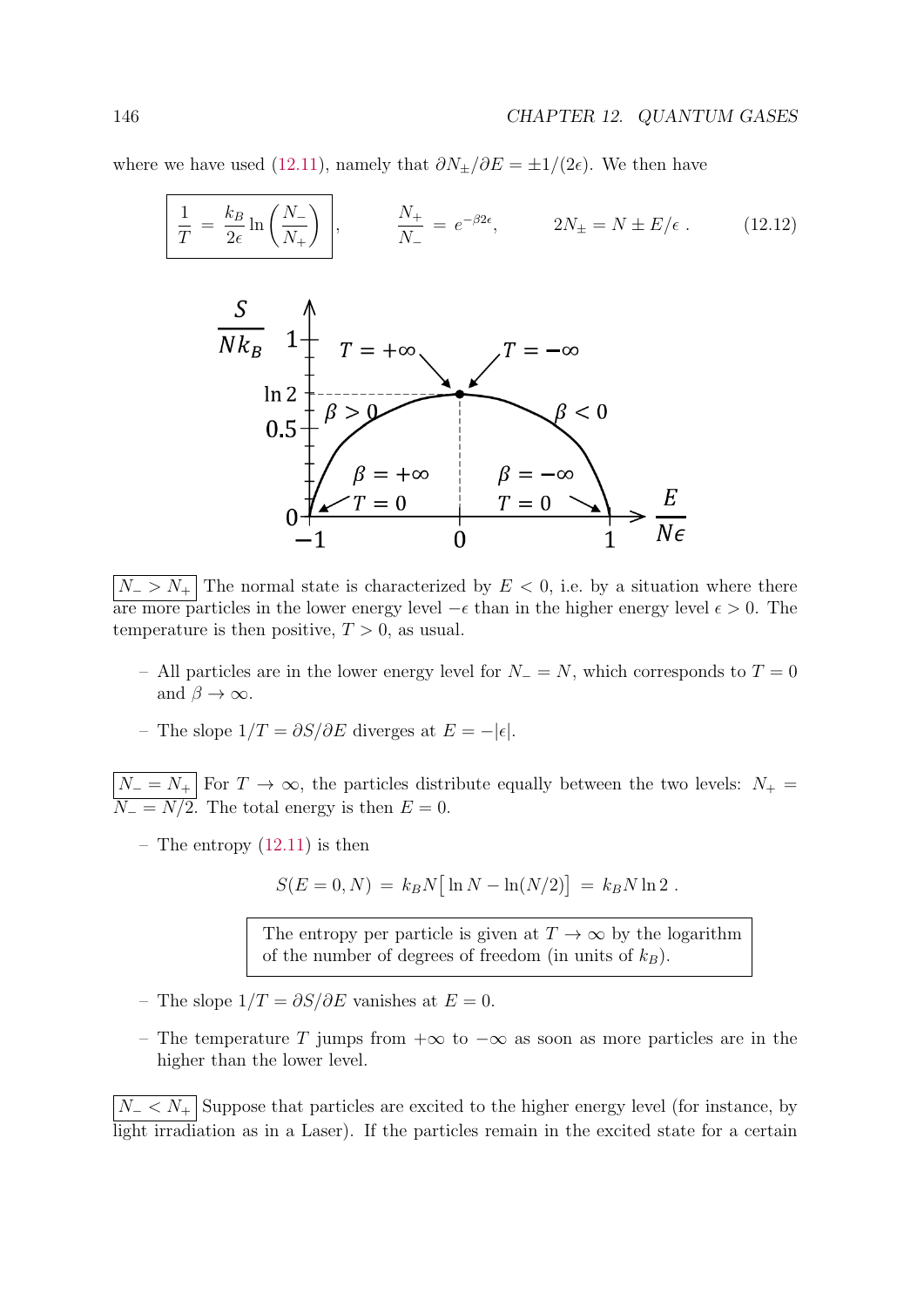period of time (viz if the excited state is metastable), the situation  $N_+ > N_-$  is realized. This phenomenon is called inversion.

The definition (12.12) of the temperature,  
\n
$$
\frac{1}{T} = \frac{k_B}{2\epsilon} \ln\left(\frac{N_-}{N_+}\right) ,
$$
\nbecomes formally negative whenever  $N_+ > N_-$ .

- The concept of negative temperature makes only sense for systems with an upper bound for the energy.
- The inversion of the level occupation needs external pumping. Negative temperatures do therefore not occur for isolated systems. There is no true negative temperature.
- $T \rightarrow 0$  from below when all the particles are in the higher level.

## 12.2 Canonical ensemble

In order to drive the density matrix  $\hat{\rho}$  for the canonical ensemble one follow the route taken in Sect. 9.1 for the classical ensemble. Here we will start, alternatively, from the maximum entropy postulate introduce in Sect. 12.1.1 as a possible grounding principle for statistical mechanics.

**Lagrange parameters.** We start by determining the probability distribution  $p(y)$  maximizing the Shannon information  $I[p]$  under the constraint of a given expectation value  $\langle y \rangle$ . This is done within variational calculus by finding the maximum of

$$
I[p] - \lambda \langle y \rangle = -\int \Big[ \ln (p(y)) + \lambda y \Big] p(y) \, dy \;, \tag{12.13}
$$

where  $\lambda$  is an appropriate *Lagrange parameter*.

Maximum entropy distribution. Variation of  $(12.13)$  yields

$$
\delta[I[p] - \lambda \langle y \rangle] = -\int \underbrace{\left[1 + \ln (p(y)) + \lambda y\right]}_{\equiv 0} \delta p(y) \, dy.
$$

Compare the equivalent expression (12.7) without constraints. We therefore find that

$$
p(y) \sim e^{-\lambda y}, \qquad p(y) = \frac{e^{-\lambda y}}{Z}, \qquad Z = \int dy \, e^{-\lambda y} \,, \tag{12.14}
$$

with the normalization factor Z.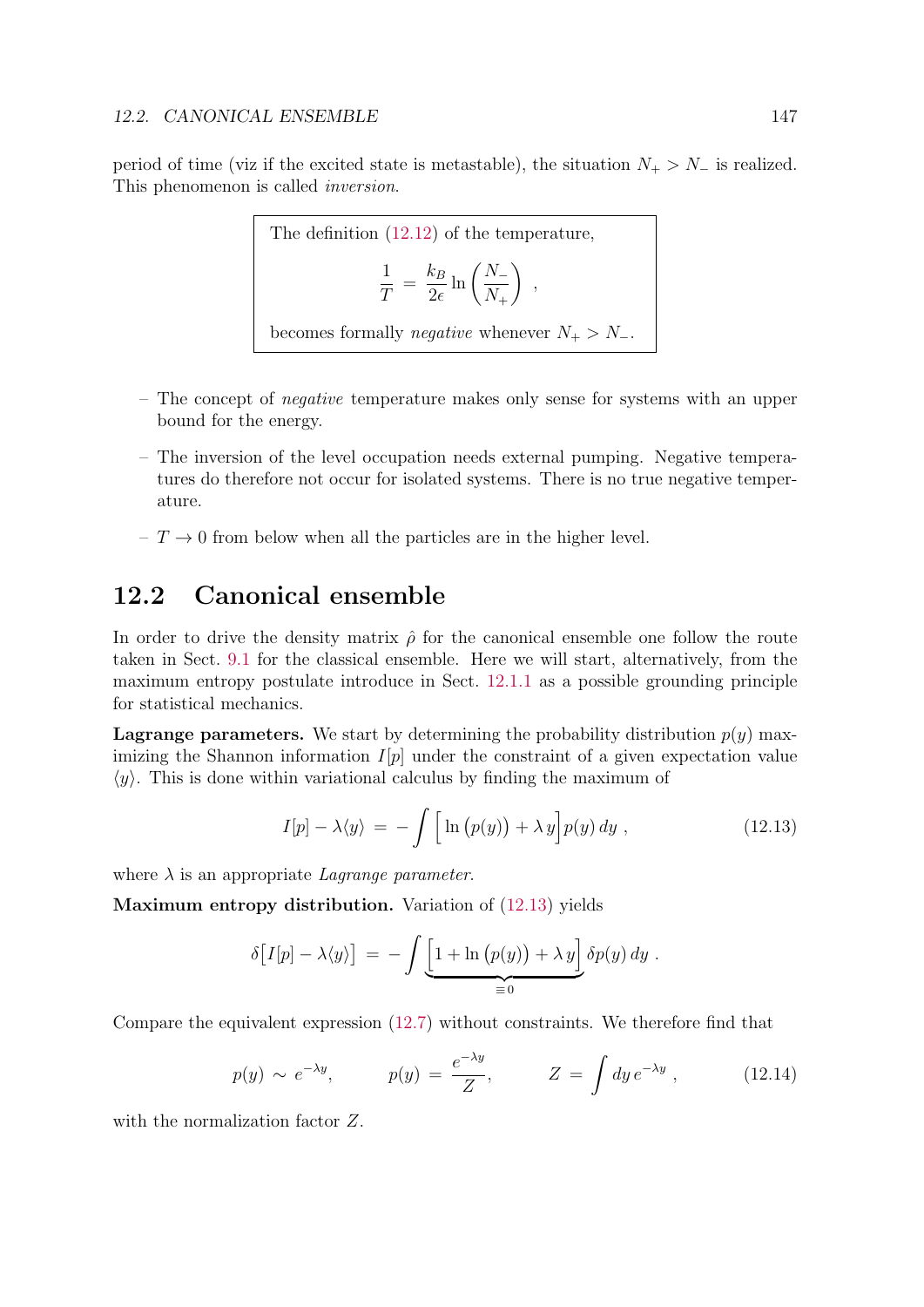System in thermal contact with a heat bath. The energy fluctuates for a system  $A_1$  in thermal equilibrium with a reservoir  $A_2$ , which is the setup of the canonical ensemble. We therefore need to find the distribution function  $P_m$  maximizing



$$
S - \lambda \langle E \rangle = -k_B \sum_m P_m \ln(P_m) - k_B \lambda \sum_m E_m P_m ,
$$

where we rescaled the Lagrange parameter  $\lambda$  by  $k_B$ . Our result (12.14) then tells us, that

$$
P_m = \frac{e^{-\lambda E_m}}{Z}, \qquad Z = \sum_m e^{-\lambda E_m} . \qquad (12.15)
$$

What remains to be done is to determine the physical significance of the  $\lambda$ .

Temperature as a Lagrange parameter. We will now show that

$$
\lambda = \frac{1}{k_B T} \bigg|, \qquad U = \frac{\sum_m E_m e^{-\beta E_m}}{Z}, \qquad Z = \sum_m e^{-\beta E_m} \bigg|, \qquad (12.16)
$$

which implies that the (inverse) temperature  $\beta$  can be defined as the Lagrange parameter needed to regulate the magnitude of the internal energy  $U = \langle E \rangle$ .

Free energy. The relation (12.16) is verified by showing that there exist for  $\lambda = \beta$  a function  $F$  fulfilling with

$$
-\frac{\partial F}{\partial T} = S \equiv -k_B \sum_m P_m \ln(P_m), \qquad F = U - TS. \qquad (12.17)
$$

the defining thermodynamic relations of the free energy. We use  $\ln(P_m) = -\lambda E_m - \ln Z$ , which allows to rewrite the entropy as

$$
TS = k_B T \sum P_m (\beta E_m + \ln Z) = \underbrace{\lambda \beta}_{=1} \underbrace{\langle E \rangle}_{=U} + \underbrace{k_B T \ln Z}_{\equiv -F}.
$$
 (12.18)

Defining the free energy as  $F = -k_BT \ln Z$  is therefore consistent with  $F = U - TS$ . The first condition of (12.17) is verified by evaluating

$$
-\frac{\partial F}{\partial T} = \frac{\partial}{\partial T} \left[ k_B T \ln Z \right] = k_B \ln Z + \frac{k_B T}{Z} \left( \sum_m e^{-\beta E_m} (-E_m) \right) \frac{-1}{k_B T^2}
$$
  
=  $k_B \ln Z + \frac{1}{T} \langle E \rangle$   
= S,

where we compared with  $(12.18)$  in the last step.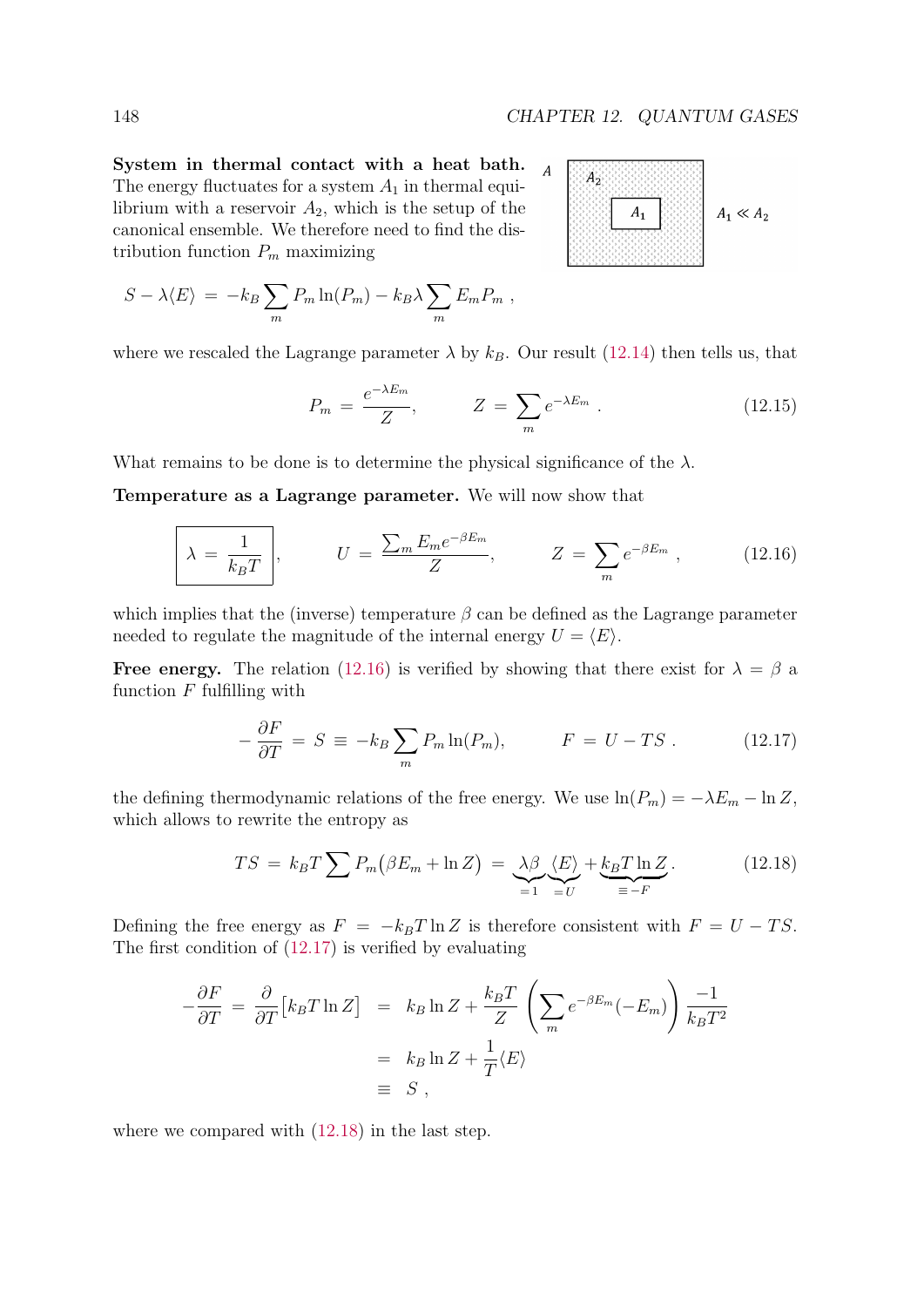Specific heat. With  $(4.8)$  and  $(12.18)$ , namely

$$
\left(\frac{\partial S}{\partial T}\right)_{V,N} = \frac{C_V}{T}, \qquad S = k_B \ln Z + \frac{1}{T} \sum E_m \frac{e^{-\beta E_m}}{Z}
$$

we obtain

$$
\left(\frac{\partial S}{\partial T}\right)_{V,N} = \frac{k_B}{Z} \sum_m (-E_m) e^{-\beta E_m} \left(\frac{-1}{k_B T^2}\right) + \left(\frac{-1}{T^2}\right) \sum E_m \frac{e^{-\beta E_m}}{Z} + \frac{1}{T} \sum (-E_m^2) \frac{e^{-\beta E_m}}{Z} \left(\frac{-1}{k_B T^2}\right) + \frac{\langle E \rangle}{T} \sum_m (-E_m) \frac{e^{-\beta E_m}}{-Z} \left(\frac{-1}{k_B T^2}\right) ,
$$

which leads to

$$
C_V = \frac{1}{k_b T^2} \Big[ \langle E^2 \rangle - \langle E \rangle^2 \Big]. \tag{12.19}
$$

The quantummechanical result (12.19) for the specific heat  $C_V$  is is hence identical to the classical expression (9.23).

**Canonical density matrix.** Using that the eigenstates  $|E_m\rangle$  of Hamilton operator  $\hat{H}$ form a complete basis,

$$
\hat{H}|E_m\rangle = E_m|E_m\rangle, \qquad \sum_m |E_m\rangle\langle E_m| = \hat{\mathbf{1}},
$$

we write the canonical density matrix operator  $\hat{\rho}$  as

$$
\hat{\rho} = \frac{1}{Z} \sum_{m} e^{-\beta E_{m}} |E_{m}\rangle \langle E_{m}| = \frac{e^{-\beta \hat{H}}}{Z} \underbrace{\sum_{m} |E_{m}\rangle \langle E_{m}|}_{\hat{I}},
$$

that is as

$$
\hat{\rho} = \frac{e^{-\beta \hat{H}}}{Z}, \qquad Z = \text{Tr}\left[e^{-\beta \hat{H}}\right], \qquad (12.20)
$$

where we have used that the *canonical partition function* as  $Z = Z(T, V, N) = \sum_{m} e^{-\beta E_m}$ .

## 12.2.1 Quantum mechanical harmonic oscillators

As an application we consider N localized independent linear harmonic oscillators with frequency  $\omega$  in thermal equilibrium at temperature T. Such a system would describe, for instance, the radiation energy of a black body.

Spectrum. A single oscillator is described by

$$
\hat{H}\Psi_n = \varepsilon_n \Psi_n, \qquad \varepsilon_n = \hbar \omega \left(n + \frac{1}{2}\right),
$$

where *n* is the occupation number. The spectrum  $\epsilon_n$  is equally spaced.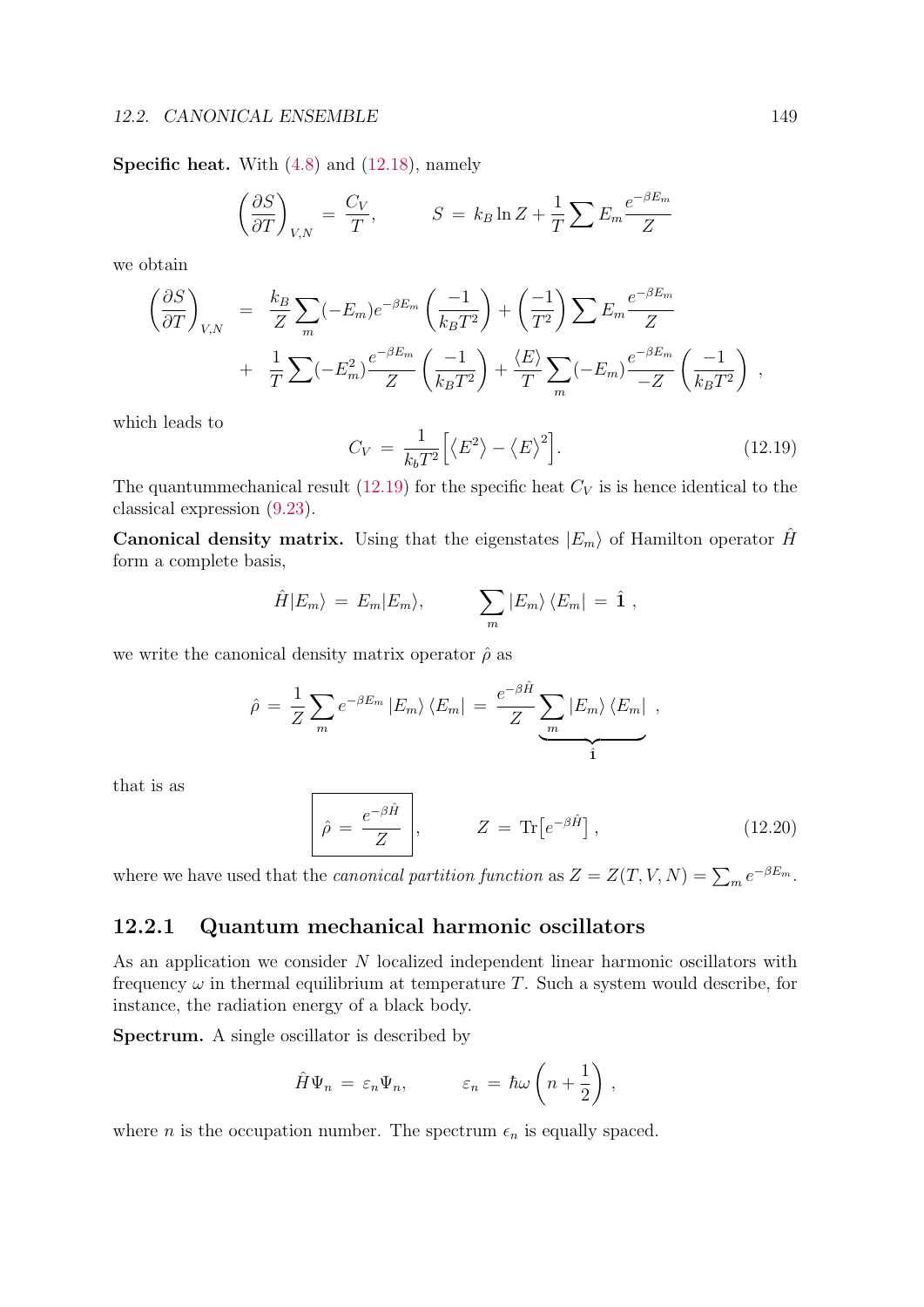.

Partition function for one oscillator. Then, the partition function in the canonical ensemble for one oscillator is given by

$$
Z(T, V, N = 1) = \text{Tr}e^{-\beta \hat{H}} = \sum_{n} e^{-\beta \varepsilon_{n}} = \sum_{n=0}^{\infty} e^{-\beta \hbar \omega (n + \frac{1}{2})}
$$

$$
= e^{-\frac{\beta \hbar \omega}{2}} \sum_{n=0}^{\infty} (e^{-\beta \hbar \omega})^{n},
$$

which is a geometrical series of the form

$$
\sum_{n=0}^{\infty} r^n = \frac{1}{1-r} .
$$

Therefore,

$$
Z(T,V,1) = \frac{e^{-\frac{\beta\hbar\omega}{2}}}{1-e^{-\beta\hbar\omega}} = \frac{1}{e^{\frac{\beta\hbar\omega}{2}}-e^{-\frac{\beta\hbar\omega}{2}}} = \frac{1}{2\sinh\left(\frac{\beta\hbar\omega}{2}\right)}.
$$

**Partition function for N oscillators.** For  $N$  particles it then follows that

$$
Z(T, V, N) = [Z(T, V, 1)]^{N} = \left[2\sinh\left(\frac{\beta\hbar\omega}{2}\right)\right]^{-N}
$$

The above expression is valid only because we assumed that the oscillators don't interact with each other and that all eigenfrequencies are idential.

**Free energy.** The free energy  $F = -k_BT \ln(Z)$  is

$$
F(T, V, N) = -Nk_BT \ln \left( \frac{e^{-\beta \hbar \omega/2}}{1 - e^{-\beta \hbar \omega}} \right)
$$
  
= 
$$
\underbrace{\frac{N}{2} \hbar \omega}_{\text{zero-point energy}} + Nk_BT \ln \left( 1 - e^{-\beta \hbar \omega} \right) .
$$
  
arero-point energy

For the derivatives we obtain

$$
\mu = \left(\frac{\partial F}{\partial N}\right)_{T,V} = \frac{F}{N}, \qquad P = -\left(\frac{\partial F}{\partial V}\right)_{T,N} = 0.
$$

Note that the pressure  $P$  vanishes due to the fact that the oscillators are localized in the sense that the eigenfrequencies  $\omega$  do not depend on the volume  $V$ .

Entropy. The entropy is

$$
S = -\left(\frac{\partial F}{\partial T}\right)_{V,N} = -Nk_B \ln\left(1 - e^{-\beta \hbar \omega}\right) - Nk_B T \frac{\hbar \omega e^{-\beta \hbar \omega}}{1 - e^{-\beta \hbar \omega}} \left(\frac{-1}{k_B T^2}\right)
$$

$$
= Nk_B \left[\frac{\beta \hbar \omega}{e^{\beta \hbar \omega} - 1} - \ln\left(1 - e^{-\beta \hbar \omega}\right)\right].
$$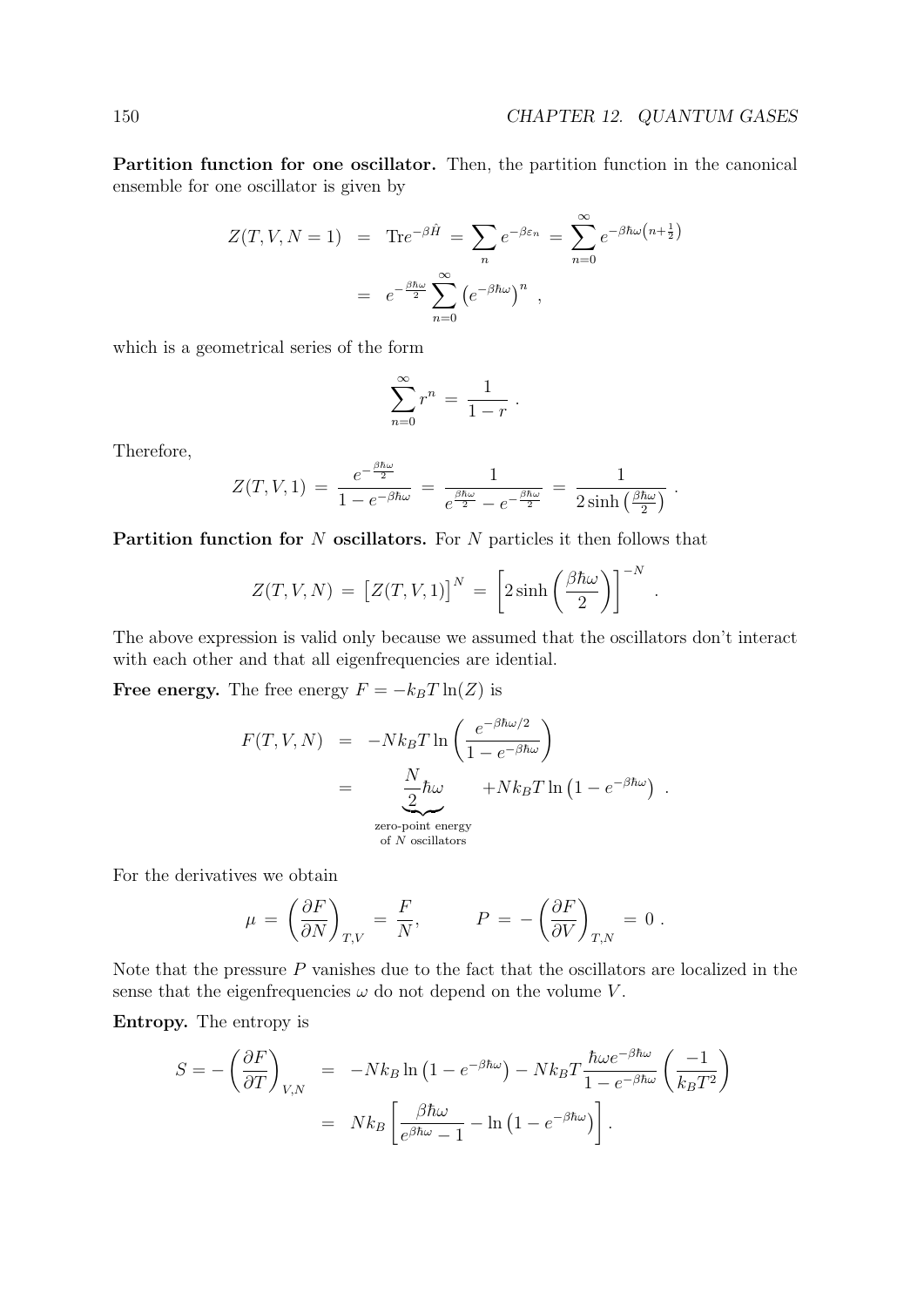#### 12.3. GRAND CANONICAL ENSEMBLE 151

**Internal energy.** The internal energy  $U = F + TS$  is

$$
U = N\hbar\omega \left[\frac{1}{2} + \frac{1}{e^{\beta\hbar\omega} - 1}\right],\tag{12.21}
$$

which can be written as

$$
U = N\hbar\omega\left(\frac{1}{2} + \langle n \rangle\right), \qquad \langle n \rangle = \frac{1}{e^{\beta\hbar\omega} - 1},
$$

where  $\langle n \rangle$  is the *particle occupation number*. We will see thus expression again when we introduce the Bose gas.

– The  $T \to 0$  limit,

$$
U \, \rightarrow \, {N \over 2} \hbar \omega \ ,
$$

gives the ground-state energy of a system of  $N$  quantum oscillators (vacuum fluctuations).

– For  $T \to \infty$  one recovers with

$$
U \to N k_B T
$$

the expression for the energy  $N$  classical oscillators.

# 12.3 Grand canonical ensemble

A grand canonical ensemble may exchange both energy and particles with a reservoir. The eigenstates depend therefor on the number  $N$  of particles present:

$$
\hat{H}|E_m(N)\rangle = E_m(N)|E_m(N)\rangle,
$$
  

$$
\hat{N}|E_m(N)\rangle = N|E_m(N)\rangle,
$$
  

$$
\hat{1} = \sum_{N,m} |E_m(N)\rangle\langle E_m(N)|,
$$



where  $\hat{N}$  is the particle number operator.

Maximum entropy postulate. In order to apply the maximum entropy principle to the grand canonical ensemble we have therefore to find the distribution function  $P_m(N)$ maximizing the Shannon entropy under the constraints that the expectation values of the energy and of the particle number,

$$
E = \langle \hat{H} \rangle, \qquad N = \langle \hat{N} \rangle ,
$$

are given. Following the calculation performed in Sect. 12.2 for the canonical ensemble we look for the distribution  $P_m(N)$  maximizing

$$
k_B\big[I[P] - \lambda_E \langle \hat{H} \rangle - \lambda_N \langle \hat{N} \rangle\big] = -k_B \sum_{N,m} P_m(N) \Big[\ln P_m(N) + \lambda_E E_m(N) + \lambda_N N\Big],
$$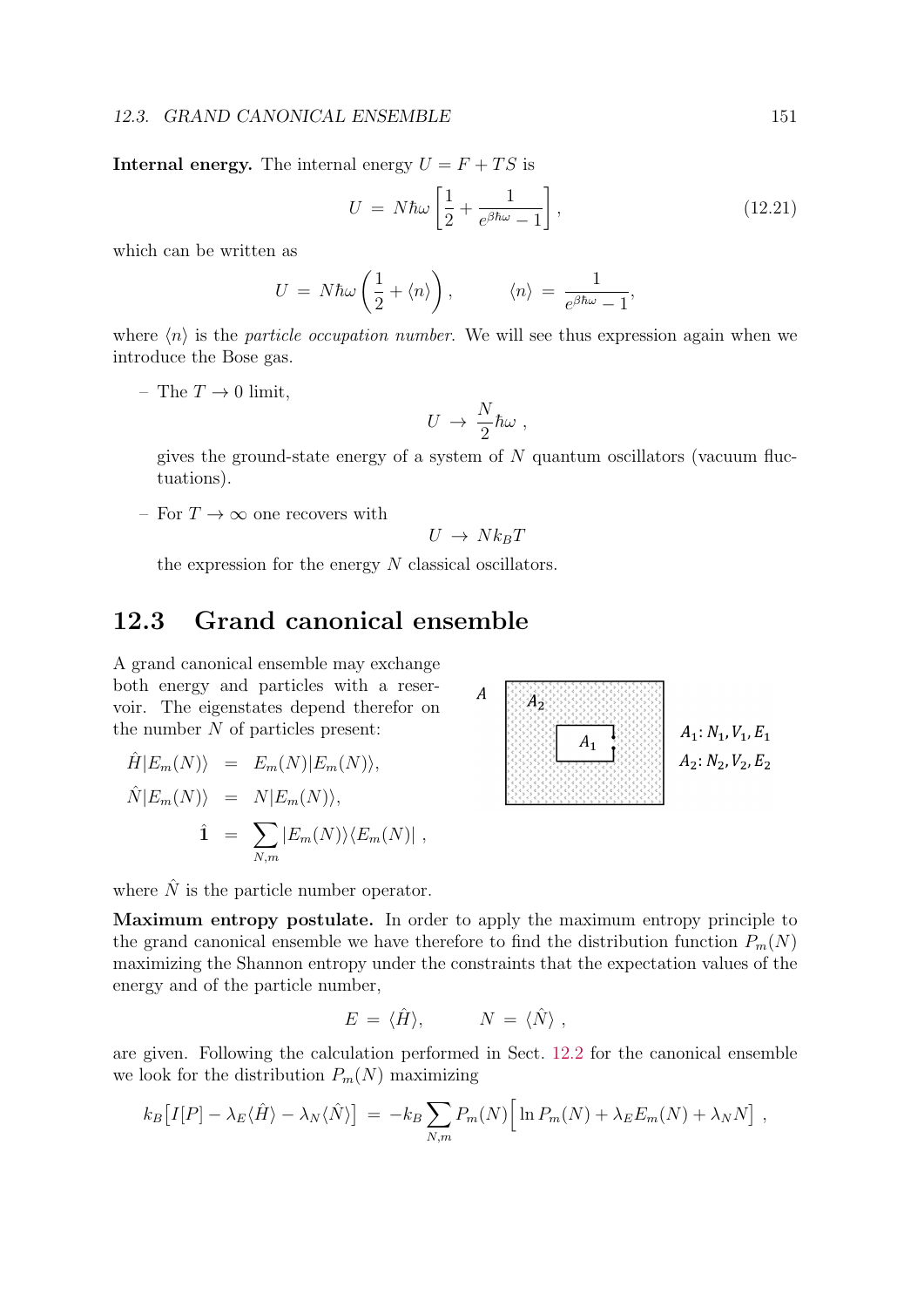where  $I[P]$  is the Shannon entropy. The solution is, in analogy to (12.15),

$$
P_m(N) = \frac{e^{-\lambda_E E_m - \lambda_N N}}{\mathcal{Z}}, \qquad \mathcal{Z} = \sum_{N,m} e^{-\lambda_E E_m - \lambda_N N}.
$$
 (12.22)

The chemical potential as an Lagrange parameter. The physical significance of the two Lagrange parameters involved are given by

$$
\lambda_E \equiv \beta, \qquad \lambda_N \equiv -\beta \mu. \tag{12.23}
$$

The first equivalence was shown in Sect. 12.2. The second term in (12.23) implies that the chemical potential  $\mu$  may be defined, modulo a factor  $(-\beta)$ , a the Lagrange parameter regulating the particle number.

**Density matrix.** Using  $(12.23)$  we find

$$
\hat{\rho} = \frac{e^{-\beta(\hat{H} - \mu \hat{N})}}{\mathcal{Z}}, \qquad \mathcal{Z} = \text{Tr}\left[e^{-\beta(\hat{H} - \mu \hat{N})}\right]
$$
(12.24)

for the grand canonical density matrix  $\hat{\rho}$  and

$$
\Omega(T, V, \mu) = -k_B T \ln \mathcal{Z}(T, V, \mu)
$$
\n(12.25)

respectively for the grand canonical potential  $\Omega$ .

Particle number. In order to verify (12.23) we confirm that

$$
N = -\left(\frac{\partial \Omega}{\partial \mu}\right)_{T,V} = k_B T \underbrace{\frac{\partial}{\partial \mu} \ln \left( \sum_{N,m} e^{-\beta (E_m(N) - \mu N)} \right)}_{\beta \left( \sum_{N,m} N e^{-\beta (E_m(N) - \mu N)} \right) / Z = \beta \langle \hat{N} \rangle}
$$

holds.

#### 12.3.1 Entropy and the density matrix operator

We showed in Sect. 12.1.1 that the entropy  $S$  can be written within the microcanonical ensemble in terms of the density matrix operator  $\hat{\rho}$  as

$$
S = -k_B \text{Tr}(\hat{\rho} \ln \hat{\rho}) = -k_B \langle \ln \hat{\rho} \rangle \,, \tag{12.26}
$$

i.e., the entropy is given by the expectation value of the negative logarithm of the density matrix operator  $\hat{\rho}$ .

– Note that since the eigenvalues of  $\hat{\rho}$  are probabilities, i.e., they are between 0 and 1, the logarithm in Eq. (12.26) will therefore be negative and S positive.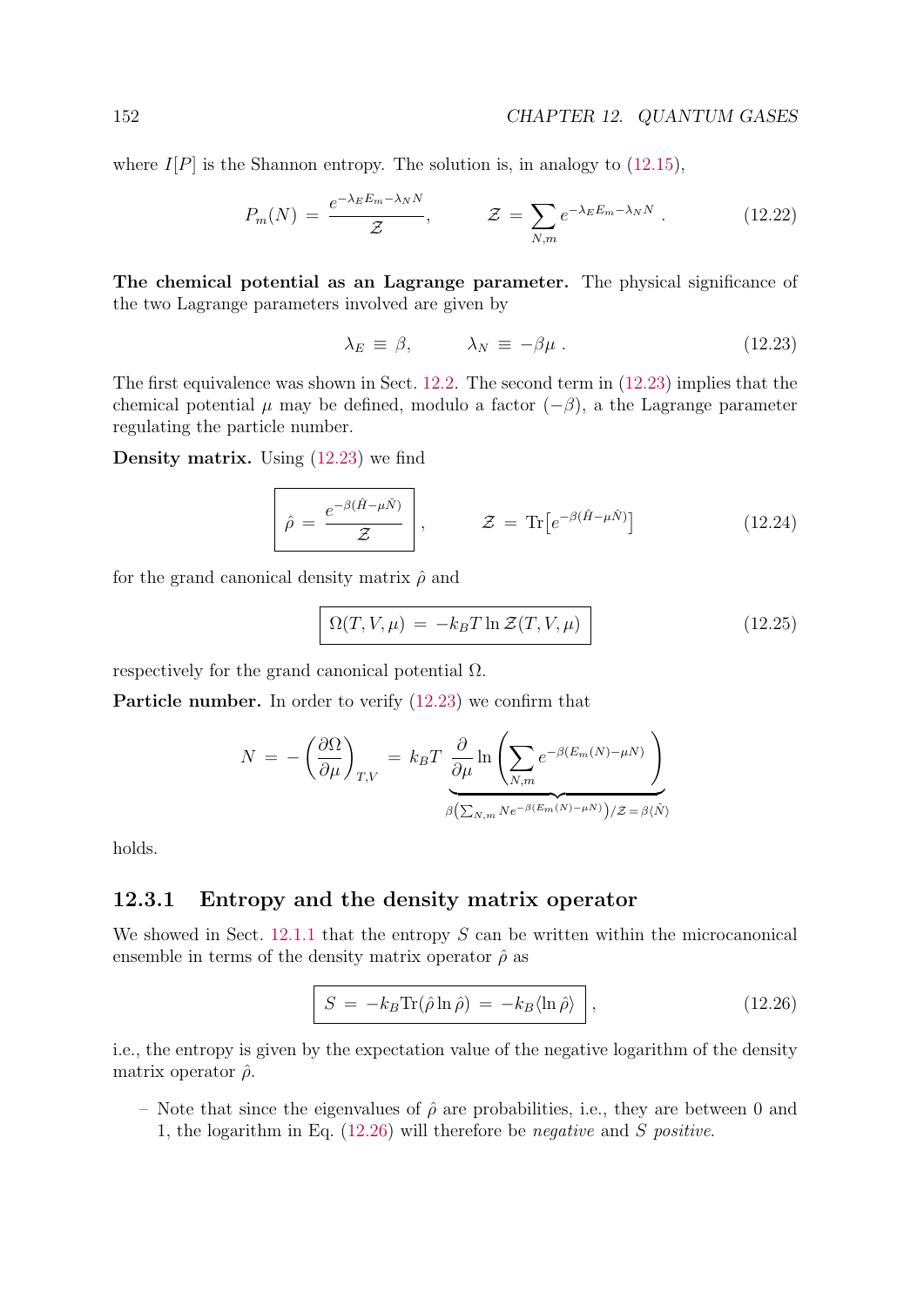– For the canonical ensemble we used  $(12.2)$  as the starting point for the maximum energy principle and showed that the resulting free energy  $F = F(T, V, N)$  is consistent with the requirement that  $F = U - TS$  and  $S = -\partial F/\partial T$ .

An analogous consistency check as done for the canonical ensemble can be performed also for the grand canonical ensemble.

**Consistency check.** For the grand canonical ensemble we have  $\Omega(T, V, \mu) = -k_B T \ln \mathcal{Z}$ and hence

$$
\hat{\rho} = \frac{1}{\mathcal{Z}} e^{-\beta(\hat{H} - \mu \hat{N})} = e^{\beta \Omega} e^{-\beta(\hat{H} - \mu \hat{N})} \qquad \mathcal{Z} = e^{-\beta \Omega}.
$$

With  $F = U - TS$  and  $\Omega = F - \mu N$  we then have

$$
-k_B \langle \ln \hat{\rho} \rangle = -\frac{1}{T} \left( \Omega - \langle \hat{H} \rangle + \mu \langle \hat{N} \rangle \right)
$$
  
= 
$$
-\frac{1}{T} (F - U) = S.
$$

Q.e.d.

# 12.4 Partition function of ideal quantum gases

The adequate ensemble to deal with quantum gases is the grand canonical ensemble:

$$
\mathcal{Z}(T, V, \mu) = \text{Tr } e^{-\beta(\hat{H} - \mu \hat{N})} \,. \tag{12.27}
$$

**Particle number operator.** The particle number operator  $\hat{N}$  entering (12.27) is given by

$$
\hat{N} = \sum_{\mathbf{k}} c_{\mathbf{k}}^{\dagger} c_{\mathbf{k}}, \qquad \underbrace{\langle c_{\mathbf{k}}^{\dagger} c_{\mathbf{k}} \rangle \in [0, 1]}_{\text{fermions}}, \qquad \underbrace{\langle a_{\mathbf{k}}^{\dagger} a_{\mathbf{k}} \rangle = 0, 1, 2, \dots}_{\text{bosons}}
$$
\n(12.28)

where  $c_{\bf k}^{\dagger} c_{\bf k}$  is the operator measuring the occupancy of a plane wave with momentum  $\hbar {\bf k}$ . Two fermions may never occupy the same orbital.

**Hamiltonian.** The Hamilton operator  $\hat{H}$  is

$$
\hat{H} = \sum_{\mathbf{k}} \epsilon_k c_{\mathbf{k}}^{\dagger} c_{\mathbf{k}}, \qquad \epsilon_k = \frac{(\hbar k)^2}{2m}, \qquad k = |\mathbf{k}| \qquad (12.29)
$$

for a gas of a non-interacting gas.  $\epsilon_k$  is the *dispersion relation*.

**Additive Hamilton operators.** The particle number operator  $\hat{N}$  is always additive. The exponential in the partition function (12.27) factorizes,

$$
e^{-\beta(\hat{H}-\mu\hat{N})} = \prod_{\mathbf{k}} e^{-\beta(\epsilon_{\mathbf{k}}-\mu)c_{\mathbf{k}}^{\dagger}c_{\mathbf{k}}} \tag{12.30}
$$

when the Hamilton operators is also additive. This holds because particle number operators for different orbitals commute for both fermions and bosons,

$$
\left[c_{\mathbf{k}_1}^{\dagger}c_{\mathbf{k}_1}, c_{\mathbf{k}_2}^{\dagger}c_{\mathbf{k}_2}\right] = 0, \qquad \left[a_{\mathbf{k}_1}^{\dagger}a_{\mathbf{k}_1}, a_{\mathbf{k}_2}^{\dagger}a_{\mathbf{k}_2}\right] = 0,
$$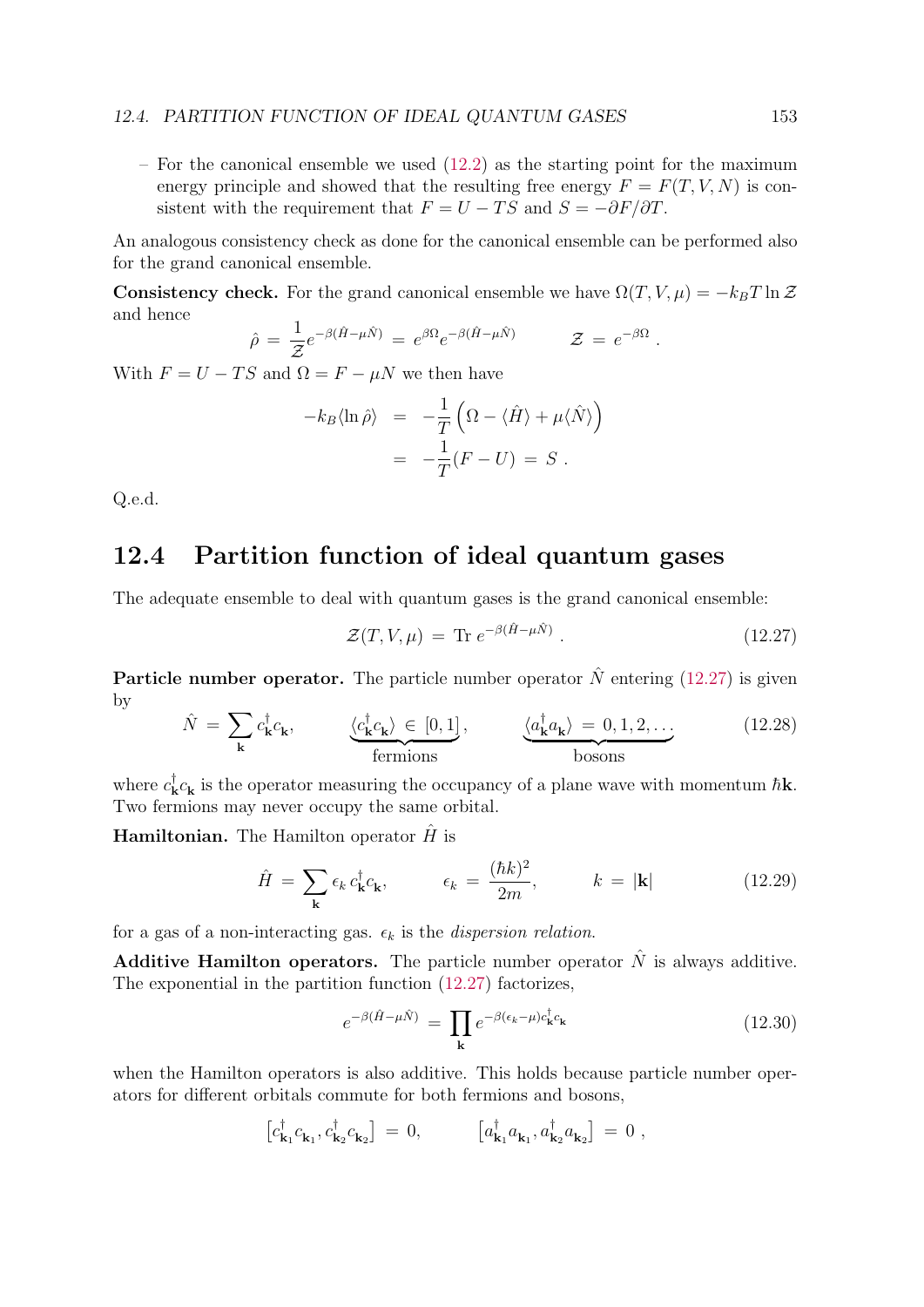where  $\mathbf{k}_1 \neq \mathbf{k}_2$ .

Partition function. We define

$$
n_k = \begin{cases} \langle c_{\mathbf{k}}^{\dagger} c_{\mathbf{k}} \rangle & \text{fermions} \\ \langle a_{\mathbf{k}}^{\dagger} a_{\mathbf{k}} \rangle & \text{bosons} \end{cases}
$$
 (12.31)

and find with (12.30) that

$$
\mathcal{Z}(T, V, \mu) = \left(\sum_{n_{\mathbf{k}_1}} e^{-\beta n_{\mathbf{k}_1}(\epsilon_{\mathbf{k}_1} - \mu)}\right) \left(\sum_{n_{\mathbf{k}_2}} e^{-\beta n_{\mathbf{k}_2}(\epsilon_{\mathbf{k}_2} - \mu)}\right) \cdots
$$

$$
= \prod_{\mathbf{k}} \left(\sum_{n_{\mathbf{k}}} e^{-\beta n_{\mathbf{k}}(\epsilon_{\mathbf{k}} - \mu)}\right)
$$
(12.32)

holds for the partition function  $\mathcal{Z}(T, V, \mu)$  of non-interaction particles. Note that the partition function factorizes only for the grand canonical partition function.

**Bosons.** The occupation numbers  $n_r$  runs over all non-negative integers for a system of bosons, so that the parenthesis of (12.32) reduces to a geometrical series† :

$$
\mathcal{Z}(T, V, \mu) = \prod_{r} \left[ \frac{1}{1 - e^{-\beta(\epsilon_r - \mu)}} \right] \Big|_{\text{bosons}}
$$
(12.33)

We have used here an index r for the sum over orbitals characterized by an energy  $\epsilon_r$ . One may identify r with the wavevector  $\bf{k}$  whenever needed. Note that (12.33) implies that  $\epsilon_r - \mu > 0$ . The chemical potential  $\mu$  must hence be small than any eigenenergy  $\epsilon_r$ .

**Fermions.** The orbital occupations number  $n_r$  takes only the values  $n_r = 0$  and  $n_r = 1$ for a system of fermions. This implies that

$$
\mathcal{Z}(T, V, \mu) = \prod_{r} \left[ 1 + e^{-\beta(\epsilon_r - \mu)} \right]
$$
 fermions (12.34)

Once Z has been determined one can obtain the remaining thermodynamic properties of ideal quantum gases.

## 12.5 Thermodynamic properties of ideal quantum gases

Using the index  $(+)$  and  $(-)$  for bosons and fermions respectively we find with  $(12.33)$ 

$$
\Omega^{(+)}(T, V, \mu) = k_B T \sum_{r} \ln \left[ 1 - e^{-\beta(\epsilon_r - \mu)} \right]
$$
 bosons (12.35)

<sup>†</sup> The sum of a geometrical series is  $\sum_{n=0}^{\infty} x^n = 1/(1-x)$ .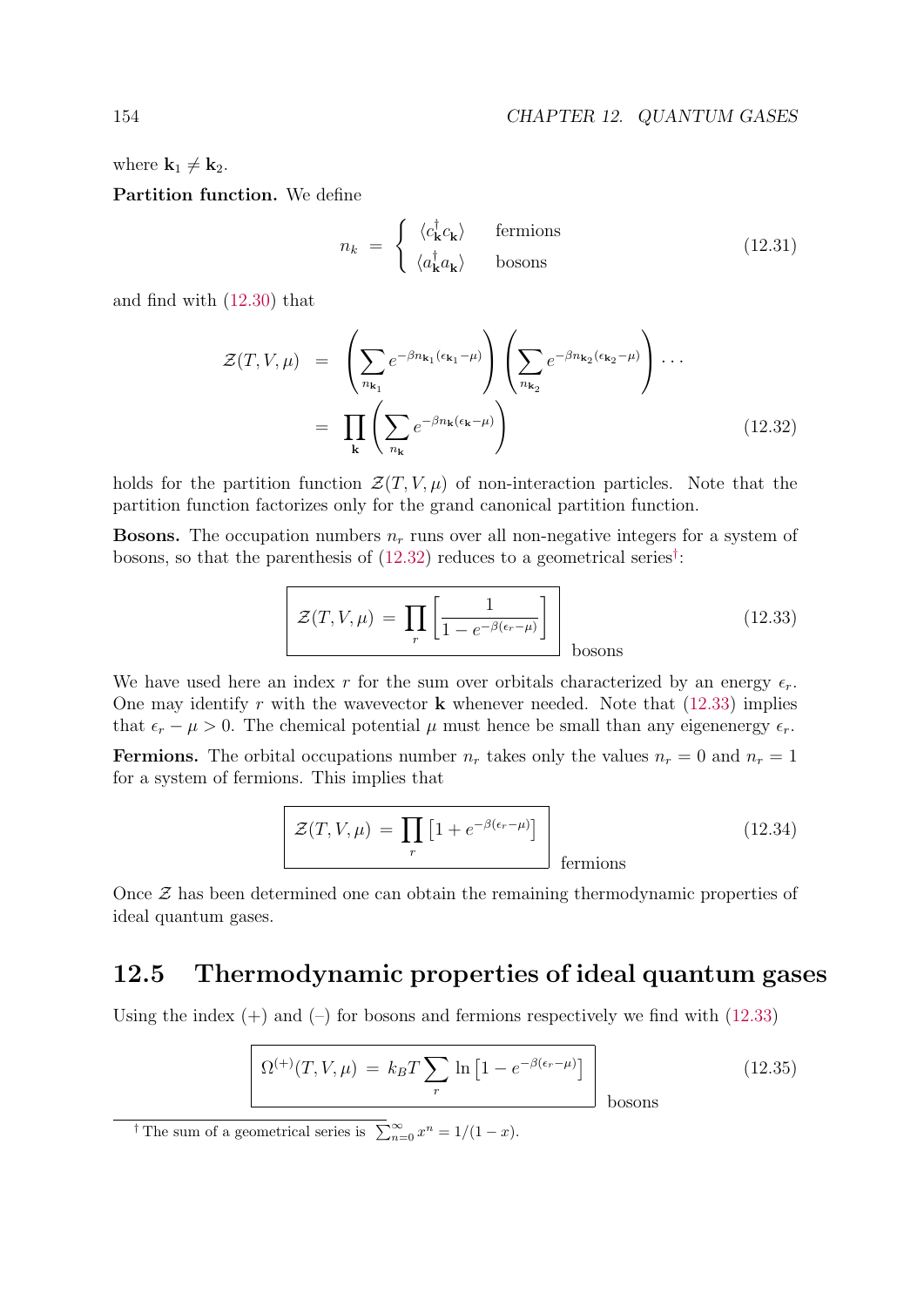for the bosonic grand canonical potential  $\Omega^{(+)} = -k_BT \ln \mathcal{Z}^{(+)}$  and

$$
\Omega^{(-)}(T, V, \mu) = -k_B T \sum_{r} \ln \left[ 1 + e^{-\beta(\epsilon_r - \mu)} \right]
$$
 fermions (12.36)

for the case of fermions. The volume dependence results from the sum  $\sum_{r}$  over orbitals. **Bose-Einstein distribution.** The expectation value of the particle number operator  $\hat{N}$ is

$$
\langle \hat{N} \rangle^{(+)} = -\frac{\partial}{\partial \mu} \Omega^{(+)}(T, V, \mu) = \sum_{r} \frac{1}{e^{\beta(\epsilon_r - \mu)} - 1} ,
$$

which allows to define the *Bose-Einstein distribution* 

$$
\left[\langle \hat{n}_r \rangle^{(+)} = \frac{1}{e^{\beta(\epsilon_r - \mu)} - 1} \right]_{\text{Bose-Einstein}} \tag{12.37}
$$

where  $\hat{n}_r = a_k^{\dagger} a_k$  denotes the number operator for the orbital r. Fermi-Dirac distribution. For Fermions one finds correspondingly

$$
\langle \hat{N} \rangle^{(-)} = -\frac{\partial}{\partial \mu} \ln \Omega^{(-)}(T, V, \mu) = \sum_{r} \frac{1}{e^{\beta(\epsilon_r - \mu)} + 1}.
$$

The expectation value of the orbital occupation,

$$
\left[\langle \hat{n}_r \rangle^{(-)} = \frac{1}{e^{\beta(\epsilon_r - \mu)} + 1}\right] \text{Fermi-Dirac}
$$
\n(12.38)

is the Fermi-Dirac distribution function.

Thermal equation of state. The Thermal equation of state is

$$
PV = -\Omega, \qquad PV = k_B T \ln \mathcal{Z}^{(\pm)}(T, V, \mu) .
$$

according to Sect. 5.4, which holds also for ideal quantum gases.

**Internal energy.** The internal energy  $U = U^{(\pm)}$  is given with (5.21) by

$$
U - \mu N = \frac{\partial}{\partial \beta} (\beta \Omega), \qquad U^{(\pm)} = \sum_r \epsilon_r \langle \hat{n}_r \rangle^{(\pm)} ,
$$

where the orbital occupation number  $\langle \hat{n}_r \rangle^{(\pm)}$  is given by (12.37) and (12.38) for bosons and respectively for fermions. The internal energy reduces hence to the sum over the mean orbital energies, For the derivation of this intuitive results we consider the case of bosons:

$$
U^{(+)} - \mu \langle \hat{N} \rangle^{(+)} = -\frac{\partial}{\partial \beta} \ln \mathcal{Z}^{(+)}(T, V, \mu) = \sum_{r} \frac{\epsilon_r - \mu}{e^{\beta(\epsilon_r - \mu)} - 1} = \sum_{r} n_r^{(+)}(\epsilon_r - \mu) .
$$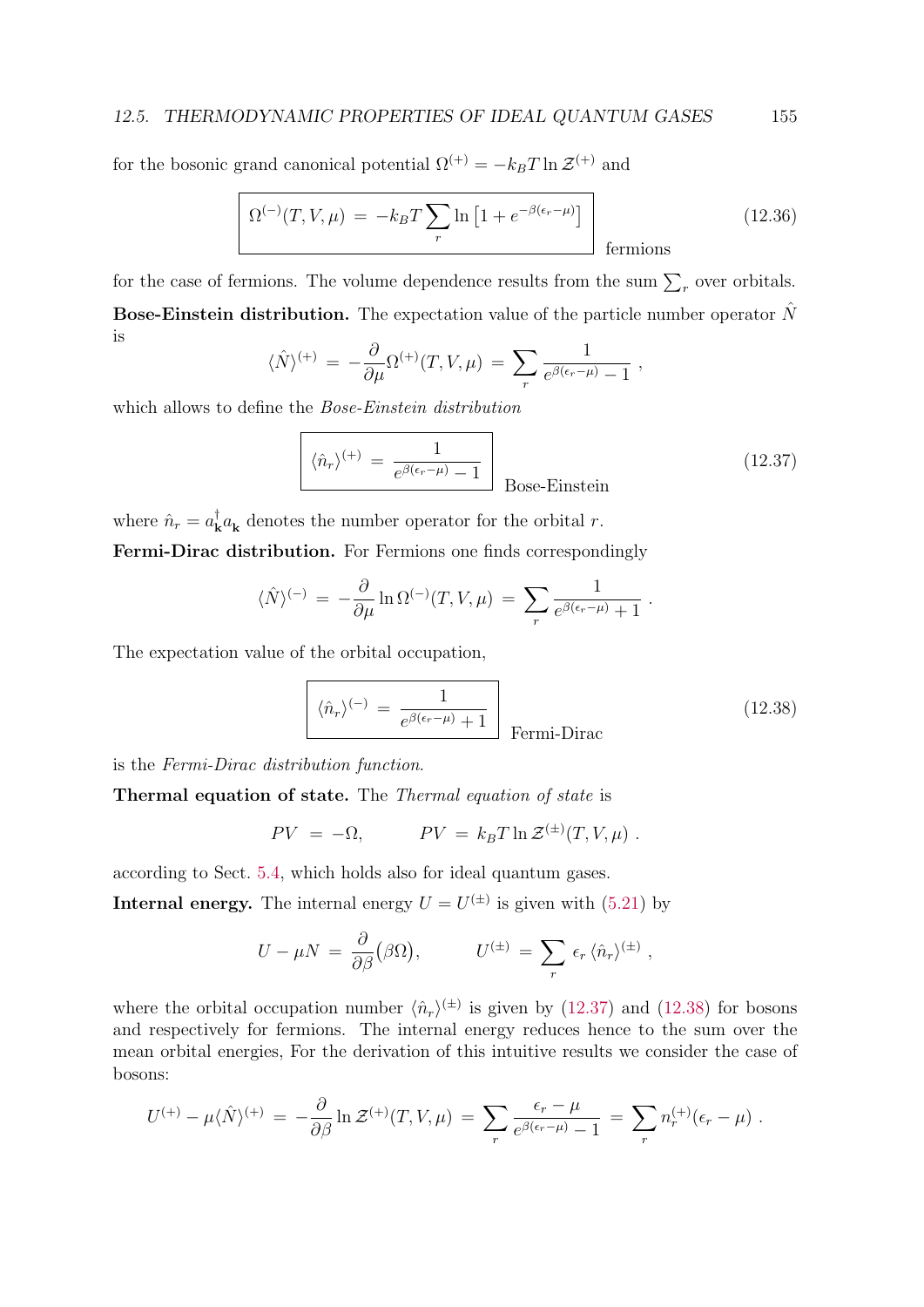## 12.5.1 Maxwell-Boltzmann, Bose-Einstein and Fermi-Dirac distribution

The three distributions

$$
n^{MB}(\epsilon_r) = e^{-\beta(\epsilon_r - \mu)}, \qquad n^{BE}(\epsilon_r) = \frac{1}{e^{\beta(\epsilon_r - \mu)} - 1}, \qquad n^{FD}(\epsilon_r) = \frac{1}{e^{\beta(\epsilon_r - \mu)} + 1}
$$

quantify the occupation of an energy level for a non-interacting gas.

|  | $n^{MB}$ : Maxwell-Boltzmann | (classical grand canonical ensemble) |
|--|------------------------------|--------------------------------------|
|  | $n^{BE}$ : Bose-Einstein     | ${\rm (quantum)}$                    |
|  | $n^{FD}$ : Fermi-Dirac       | (quantum)                            |

For large one-particle energies, i.e., for  $\epsilon_r - \mu >> k_B T$ , both the Bose-Einstein and the Fermi-Dirac distribution functions converge to the Maxwell-Boltzmann distribution function.



All three distribution functions are function only of  $x = \beta(\epsilon_r - \mu)$ .

**Chemical potential – bosons.** For bosons the lowest energy state  $\epsilon_0$  sets an upper limit for the chemical potential. The occupation

$$
n_0^{BE}(\epsilon_0) = \frac{1}{e^{\beta(\epsilon_0 - \mu)} - 1}, \qquad \epsilon_0 \leq \epsilon_r
$$

of the lowest energy state would be otherwise negative, i.e. if  $\mu$  would be larger than  $\epsilon_0$ .

**Bose-Einstein condensation.** There are cases when the chemical potential  $\mu$  approaches the lowest energy level  $\epsilon_0$  fro below. The occupation of the lowest energy level then diverges:

$$
\lim_{\mu \to \epsilon_0} n_0^{BE}(\epsilon_0) = \lim_{\mu \to \epsilon_0} \frac{1}{e^{\beta(\epsilon_0 - \mu)} - 1} \to \infty.
$$
\n(12.39)

This phenomenon is called Bose-Einstein condensation.

- A finite fraction  $\alpha N$ , with  $0 \leq \alpha \leq 1$ , of all particles occupy the identical state, namely  $\epsilon_0$  when (12.39) occurs. The remaining fraction  $(1-\alpha)N$  of particles occupy the higher level.
- $-$ <sup>4</sup>He is a famous example of a real gas undergoing a Bose-Einstein condensation. The residual interactions between the Helium atoms are however substantial.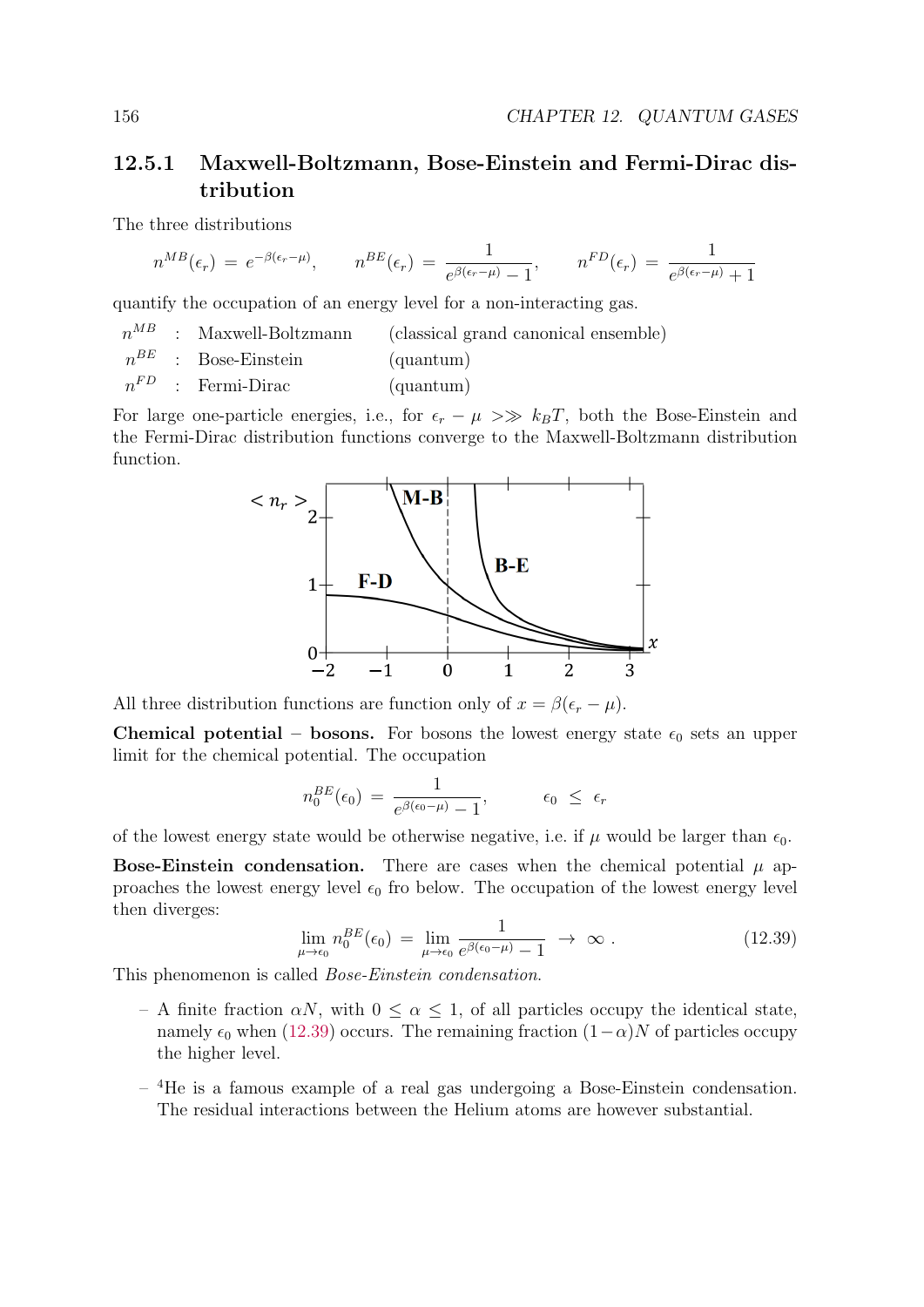Chemical potential – fermions. The chemical potential regulates the number of particles,

$$
0 \leq n^{FD} \leq 1 \qquad \text{(Pauli principle)}.
$$

 $\mu$  can have any value. The  $T \to 0$ limit of  $n^{FD}$  is a step function:

$$
\lim_{T \to 0} \frac{1}{e^{\beta(\epsilon_r - \mu)} + 1} = \begin{cases} 1 & \epsilon_r < \mu \\ 0 & \epsilon_r > \mu \end{cases}
$$

 $\epsilon_F = \lim_{T \to 0} \mu(T)$  is the Fermi energy.

## 12.5.2 Particle number fluctuations

We restrict ourselves to a single orbital with orbital energy  $\epsilon_r$  and write the expectation value of the particle number as

$$
\langle \hat{n}_r \rangle = \frac{1}{\mathcal{Z}} \sum_{n_r} n_r e^{-n_r x_r}, \qquad \mathcal{Z} = \sum_{n_r} e^{-n_r x_r}, \qquad x_r = \beta(\epsilon_r - \mu) .
$$

We leave the allowed values of  $n_r$ , which depend on the statistics, open. We have

$$
\langle \hat{n}_r \rangle = -\frac{\partial}{\partial x_r} \ln \mathcal{Z}, \qquad \langle \hat{n}_r^2 \rangle = \frac{1}{\mathcal{Z}} \sum_{n_r} n_r^2 e^{-n_r x_r} ,
$$

where the second relation defines the second moment  $\langle \hat{n}_r^2 \rangle$  of the particle number operator  $\hat{n}_r$  We evaluate

$$
\frac{\partial}{\partial x_r} \langle \hat{n}_r \rangle = \frac{\partial}{\partial x_r} \frac{1}{\mathcal{Z}} \sum_{n_r} n_r e^{-n_r x_r} \n= \left( \frac{1}{\mathcal{Z}} \sum_{n_r} n_r e^{-n_r x_r} \right) \left( \frac{1}{\mathcal{Z}} \sum_{n_r} n_r e^{-n_r x_r} \right) - \frac{1}{\mathcal{Z}} \sum_{n_r} n_r^2 e^{-n_r x_r} .
$$

Particle number fluctuations. Using above expressions we find that the relation

$$
\langle \hat{n}_r^2 \rangle - \langle \hat{n}_r \rangle^2 = -\frac{\partial}{\partial x_r} \langle \hat{n}_r \rangle \tag{12.40}
$$

holds independently of the statistics considered. The variance of the particle number operator is proportional to the (negative) derivative the its expectation value.

Relative particle number fluctuations. Carrying the derivation on the right-hand side of (12.40) out for the our three statistics (MB, BE, FD), we obtain

$$
\frac{\langle \hat{n}_r^2 \rangle - \langle \hat{n}_r \rangle^2}{\langle \hat{n}_r \rangle^2} = e^{\beta(\epsilon_r - \mu)}, \qquad \frac{\langle \hat{n}_r^2 \rangle - \langle \hat{n}_r \rangle^2}{\langle \hat{n}_r \rangle^2} = \frac{1}{\langle \hat{n}_r \rangle} - c
$$